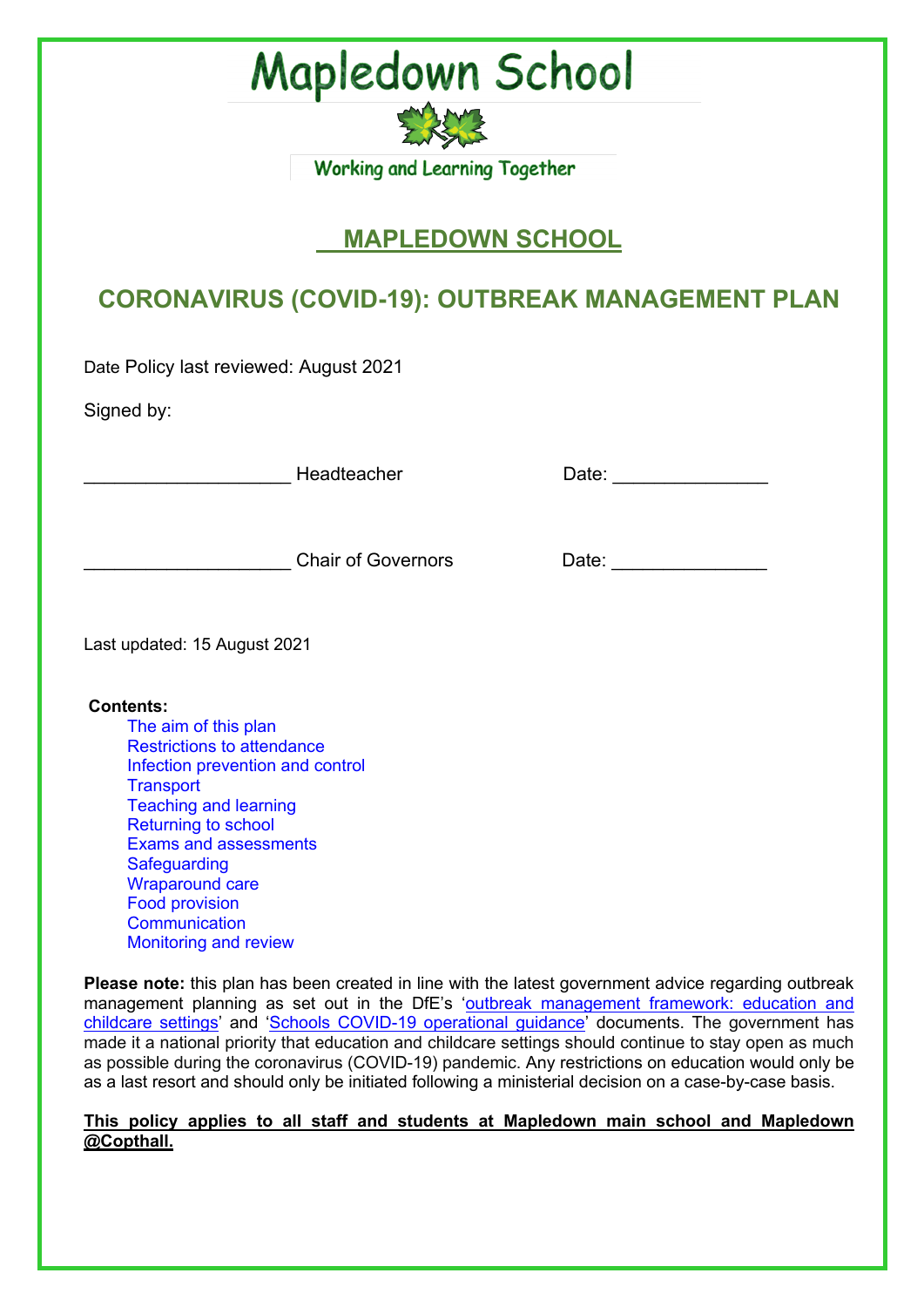

#### **The aim of this plan**

If our school or local area sees an extremely high prevalence of coronavirus (COVID-19) infection rates and existing measures in our community have failed to reduce this, the appropriate authorities will decide which additional measures to implement to help contain the spread. These measures may involve implementing a number of restrictions, which could include the partial closure of schools and childcare settings in our area. Measures may also be necessary to help minimise the impact from new coronavirus variants.

This outbreak management plan outlines how the school will operate if further restrictions are implemented. The school will work closely with the local health protection team (Barnet HPT) and implement provisions as advised by the team.

This is a live document that will be reviewed by the headteacher, in conjunction with other key stakeholders, as and when the situation develops.

#### **Restrictions to attendance**

The government has advised that all schools should continue to operate as normal and that all pupils should attend school unless required to self-isolate.

The outbreak management framework is designed to act as a containment measure where:

- There is an extremely high prevalence of coronavirus.
- Other measures have already been implemented.
- There is a need to minimise the impact from a new coronavirus variant.

Restrictive attendance measures, of the kind set out in the outbreak management framework, must not be implemented by schools without the explicit agreement of the DfE.

Restricting attendance in any form will only be used as a last resort, initiated following a ministerial decision. Where restrictions to attendance are implemented following government advice, they will be kept to a minimum, allowing for the maximum number of pupils to attend education; however, in all circumstances, priority will be given to vulnerable pupils and the children of critical workers to attend full time.

As part of their outbreak management responsibilities, LAs, Directors of Public Health, and HPTs may advise individual settings or a cluster of closely linked settings to limit attendance in one of the ways described in this section.

Where LAs judge that wider containment action is needed and wish to limit attendance within an area, they will work with their Regional Partnership Team to escalate a proposal to the central Local Action Committee command structure.

If the outbreak management framework is implemented, all pupils will continue to attend on-site provision. Where attendance is mandatory, pupils will attend according to their usual timetable. Where attendance is not mandatory, the school will continue to welcome pupils to attend full-time.

In exceptional circumstances where the school is unable to provide its usual provision and interventions with adequate staffing ratios, the DfE has advised that the school continues to deliver specified provision as close to normal as practicable, as soon as possible.

In this instance, the school may only allow the following pupils to attend on-site provision:

Vulnerable pupils

Children of critical workers

High-quality remote education will be provided for all pupils not in attendance, in line with the Pupil Remote Learning Policy.

The school will lift restrictions as soon as it is advised by the government that it is appropriate to do so.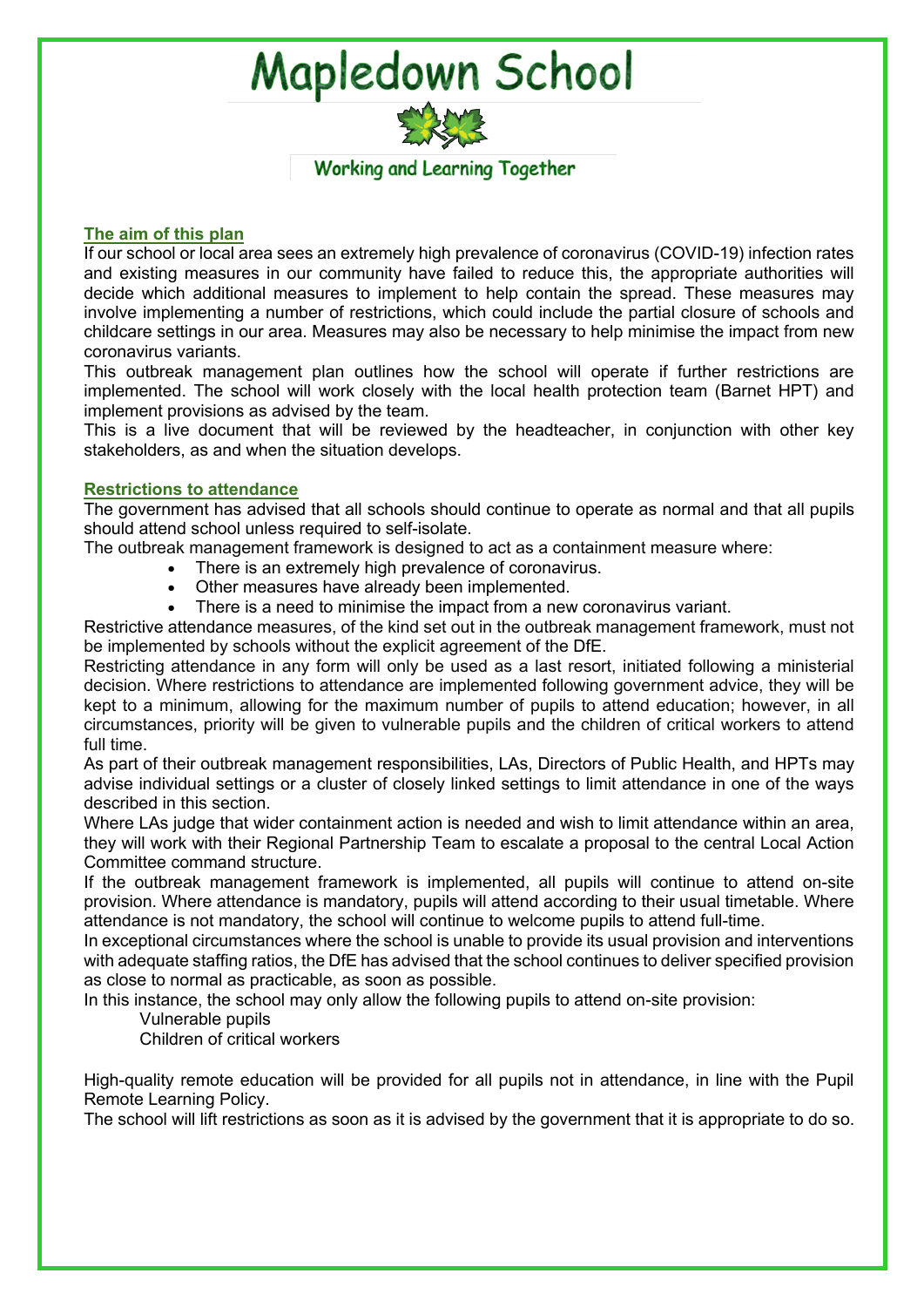

#### **Infection prevention and control**

The school's Infection Control Policy will continue to be adhered to – this policy meets the requirements set out in the DfE's system of controls.

Any member of the school community who displays symptoms of coronavirus will be required to selfisolate and encouraged to get a confirmatory polymerase chain reaction (PCR) test. Tests can be booked online or ordered by telephone via NHS 119. Critical workers, including school staff, have priority access to testing.

All schools are currently being provided with rapid-result lateral flow device (LFD) home testing kits, which include PPE, to identify asymptomatic cases of coronavirus. Staff are advised to test twice a week.

If a variant of coronavirus classed as a variant of concern (VoC) is identified within the school's geographical area, the school will partake in targeted testing by the Department of Health and Social Care (DHSC) to help suppress and control any possible new cases. The school will also adhere to advice from Directors of Public Health in relation to the temporary reintroduction of face coverings. The school will encourage staff and families to increase their use of home testing if advised accordingly by the relevant authorities, e.g. Directors of Public Health.

If a pupil develops symptoms of coronavirus while on site, they will be taken to a designated isolation area while they wait to be collected. The pupil will be supervised while they await collection. If the supervising member of staff is unable to socially distance, e.g. due to the pupil's needs, they will wear PPE.

After the pupil has left the premises, any areas they were in will be cleaned. The pupil's parents will be encouraged to get their child tested with a confirmatory PCR test as soon as possible. The pupil will be required to self-isolate for at least 10 days – remote education will be arranged for them immediately. If the pupil is unable to undertake a confirmatory PCR, they will complete the 10 days isolation. If they are able to undertake it, the pupil will be able to return to school if the PCR is negative. If the PCR is positive, the pupil will complete the 10 days of isolation.

If a staff member develops symptoms while on site, they will be directed to go home immediately to self-isolate and to get a PCR test. Cover arrangements will be put in place.

#### **Self-isolating and taking a test**

- 1. If a pupil has symptoms, they should self-isolate and they should inform the school. A PCR test should be immediately ordered for them. If the PCR result is negative, they can stop selfisolating (unless instructed to self-isolate for other reasons). If the PCR result is positive, they must self-isolate until 10 days after the onset of symptoms. **If the pupil is unable to take a test, they should self-isolate for 10 days and the family is advised to undertake tests and self-isolate.**
- 2. PCR tests can be booked online through the NHS Test & Trace website or by calling 119.
- 3. PCR test results will be recorded with NHS Test and Trace automatically, but families should also communicate the result to the school.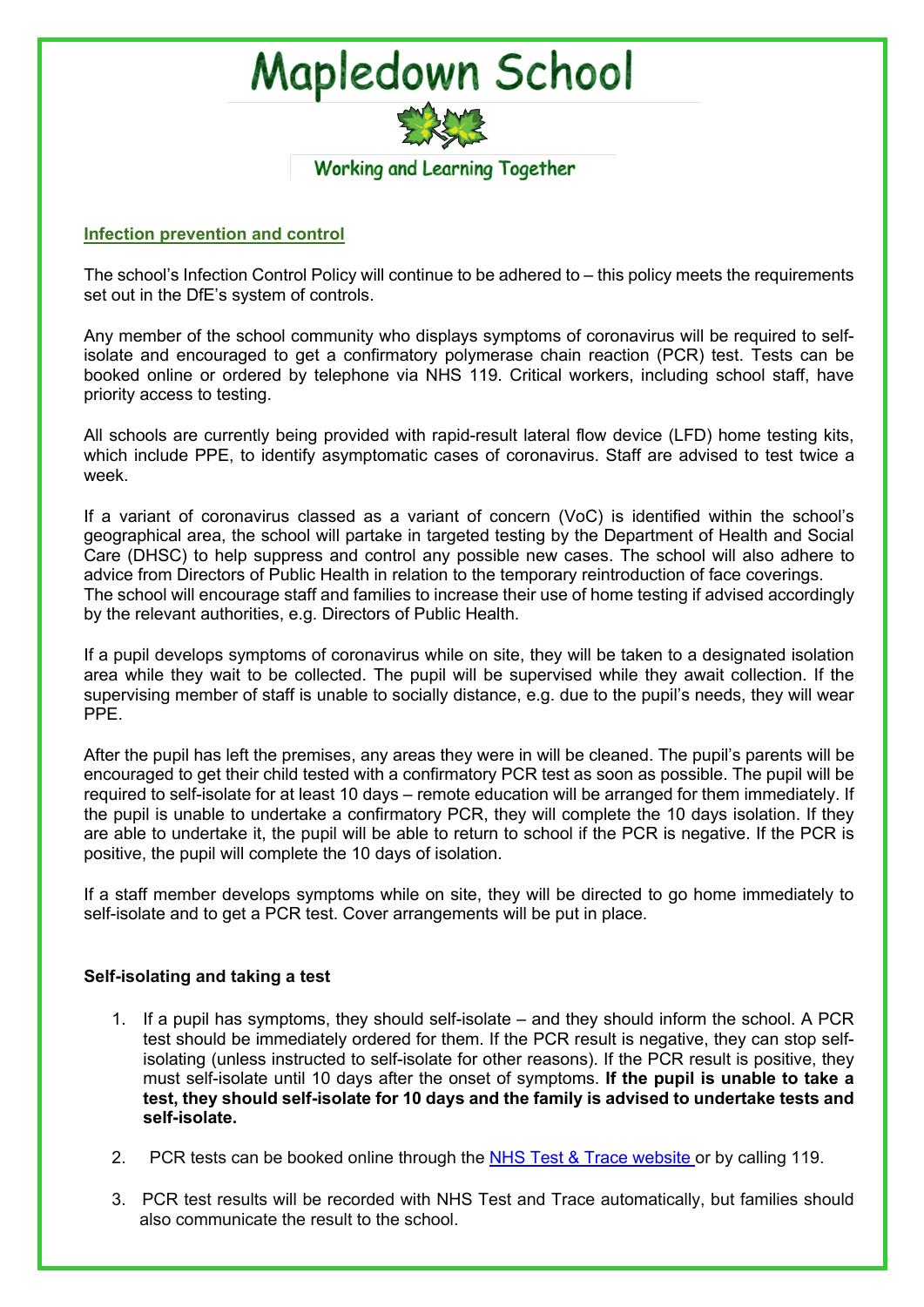

#### **Contact tracing**

- 4. If a pupil gets a positive PCR test result, NHS Test and Trace will contact their guardian, using the details they registered when ordering the PCR test. They will be asked a series of specific questions designed to identify who the child has been in close contact with. Being in an education with someone who has tested positive for COVID-19 will not necessarily mean a person is identified as a close contact.
- 5. Guardians will be asked to provide the contact details, if they know them, of any of the individuals – or their parents or guardians – who have been identified as close contacts. NHS Test and Trace will then get in touch with these close contacts and provide appropriate instructions or advice (see below). The school will be able to assist families providing these details. The school will continue to compile daily staff class registers to assist with contact tracing.

#### **Self-isolation and/or testing of close contacts**

- 6. **As of 16 August,** anyone identified as close contact who is under 18 will not have to self-isolate (in line with the policy for fully vaccinated adults), unless they develop symptoms themselves. **However, they will be asked to take an PCR test immediately**, other than for very young children identified as non-household contacts. They will not need to self-isolate while awaiting the results of the test. If the PCR test is positive, they will be required to self-isolate for 10 days from the date of the test. NHS Test and Trace will then get in touch to identify close contacts (see points 5 and 6 above). **If a young person is unable to take a test, they should selfisolate for 10 days and the family is advised to undertake tests and self-isolate.**
- 7. Any staff members or pupils who have been in close contact with a symptomatic individual at school will not need to self-isolate unless they develop symptoms themselves. Fully vaccinated adults, and pupils under the age of 18 who have been identified as close contacts of a positive case via the NHS Test and Trace service will not need to self-isolate unless advised by a healthcare professional, **unless they are unable to undertake confirmatory PCR tests.**

**Unvaccinated adults and adults who have only had one dose of the vaccine will need to continue to follow the rules on self-isolation if they have been identified as a close contact of a positive case.** Unvaccinated close contacts will also be advised to take a PCR test. If the test result is negative, they must still complete the full self-isolation period, as the test will not detect all positive cases. If the result is positive, they will need to self-isolate for a further 10 days – and NHS Test and Trace will contact them to identify any close contacts. Adults who receive their second dose of the vaccine close to 16 August will need to continue to follow the same rules as unvaccinated adults until two weeks after their second dose.

8. The individual's close contacts at school – where they do not fulfil the criteria outlined in this section of the outbreak management plan from 16 August – will be sent home to self-isolate for 10 days and encouraged to get a PCR test. If more individuals test positive, the school will follow advice from the local HPT, which may include requiring more people to self-isolate.

As the result of an outbreak during step 4 of the coronavirus recovery roadmap, a temporary requirement could be implemented for staff to resume wearing face coverings in areas other than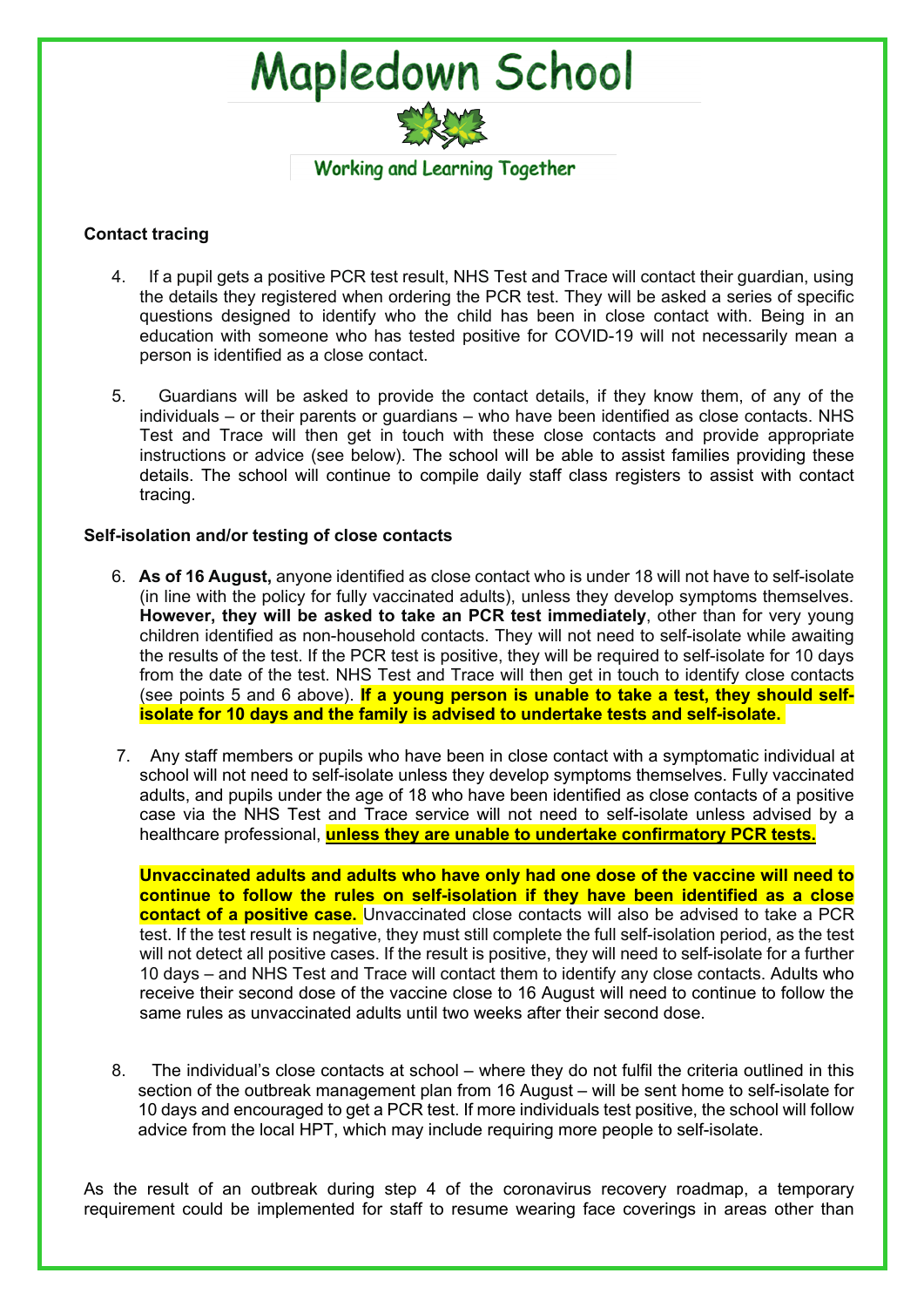

crowded spaces or communal areas where they are likely to come into contact with others they would not normally meet.

The school will continue to use learning zone bubbles indoors. In the event of an outbreak, the school may also be required to reintroduce the use of class bubbles, indoors and outdoors, in order to resume social distancing and limit the transmission of coronavirus. The school will adhere to any conditions set out by the local HPT.

#### **Transport**

Transport services to and from the school will continue to operate as normal during times of local restriction where pupils are still attending. In the event that such services are not able to operate as normal, the headteacher will consider alternative options and communicate these to all parents and pupils in advance.

#### **Teaching and learning**

If restrictions to on-site education are required, the school will offer immediate access to high-quality remote education for all pupils who are required to remain at home. All remote learning will be delivered in line with the school's Pupil Remote Learning Policy.

The school will use a range of remote teaching methods to cater for all different learning styles. This includes:

- Twice daily live Zoom sessions
- Timetables and resources via Google classrooms
- Delivery of physical resources

Teachers will ensure lessons are suitable to the class group's age and ability, inclusive for all pupils, and will be adapted, where necessary, to account for the needs of disadvantaged pupils. When teaching pupils who are working remotely, teachers will:

- Set tasks so that pupils have meaningful and ambitious work each day.
- Deliver a planned, coherent and well-sequenced curriculum which allows skills to be built incrementally.
- Provide frequent, clear explanations of new content through high-quality curriculum resources, including through educational videos/zoom sessions.
- Assess progress by using questions and other suitable tasks and use assessment to ensure teaching is responsive to pupils' needs and addresses any critical gaps in pupils' knowledge.
- Adjust the pace or difficulty of what is being taught in response to questions or assessments, including, where necessary, revising material or simplifying explanations to ensure pupils' understanding.
- Provide scaffolded practice and opportunities to apply new knowledge.
- Enable pupils to receive timely and frequent feedback on how to progress, using digitallyfacilitated or whole-class feedback where appropriate.
- Plan a programme that is of equivalent length to the core teaching pupils would receive in school, ideally including daily contact with teachers.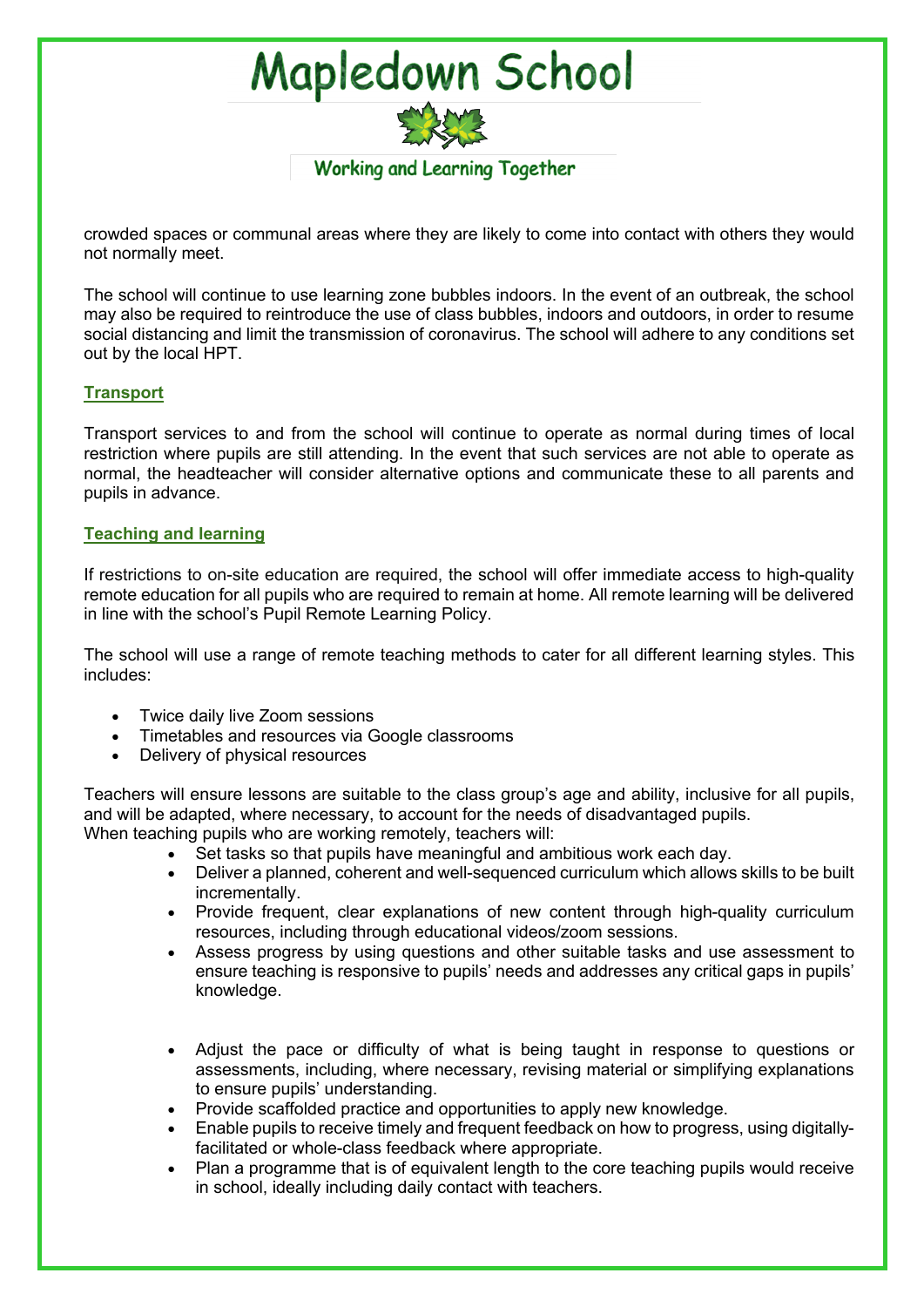

In exceptional circumstances, the school may reduce its curriculum offering to enable pupils to cope with the workload – the headteacher will assess this need, keeping pupils' best interests in mind, and will not take the decision lightly.

The school will utilise the support available through the DfE's 'Get help with technology during coronavirus (COVID-19)' scheme. Under the scheme, the school can order laptops, tablets and 4G wireless routers to support the following groups of pupils if they do not have access to a digital device or the internet through other means:

- Clinically extremely vulnerable pupils across all year groups who are not attending school in line with government and/or clinical advice
- Pupils in all year groups whilst attending school on a hospital site
- Pupils in any year group who have been advised to shield because they, or somebody they live with, are clinically extremely vulnerable

Before distributing devices, the school will ensure:

- The devices are set up to access remote education.
- Appropriate safeguarding controls and support are in place to help pupils and their families use the devices safely.

Once devices are ready for collection, the school will either arrange for them to be collected by families from school or delivered to pupils' homes, ensuring infection control measures are adhered to as part of this process.

#### **Returning to school**

The headteacher will work with the LA to ensure pupils only return to school when it is safe for them to do so. Prior to the return of more pupils and staff, all relevant risk assessments will be reviewed.

Where advised to do so by a Director of Public Health and/or the local HPT, the school may encourage staff to undertake additional LFD tests at home prior to their return to school and/or for a period of time following their return. The school will continue to recognise that testing is voluntary.

The headteacher will inform staff, pupils and parents, prior to the return to school, whether any further restrictions, such as the use of bubbles and face coverings, have been resumed.

After a period of self-isolation, or the relaxation of restrictions, the headteacher will inform parents when their child will return to school.

The headteacher will listen to all concerns that parents may have about their child returning to school and will advise them of the measures in place to ensure the safety of their child.

#### **Safeguarding**

Ensuring safeguarding arrangements remain effective during periods of restricted attendance is a key priority. Our Child Protection and Safeguarding Policy has been updated to include provisions for keeping pupils safe during the coronavirus pandemic, both at home and in school – we will continue to follow these procedures for pupils who remain at home, where appropriate, until all pupils are able to return to school.

We will continue to ensure that:

- The best interests of pupils always come first.
- If anyone in the school has a safeguarding concern about a pupil, they act immediately.